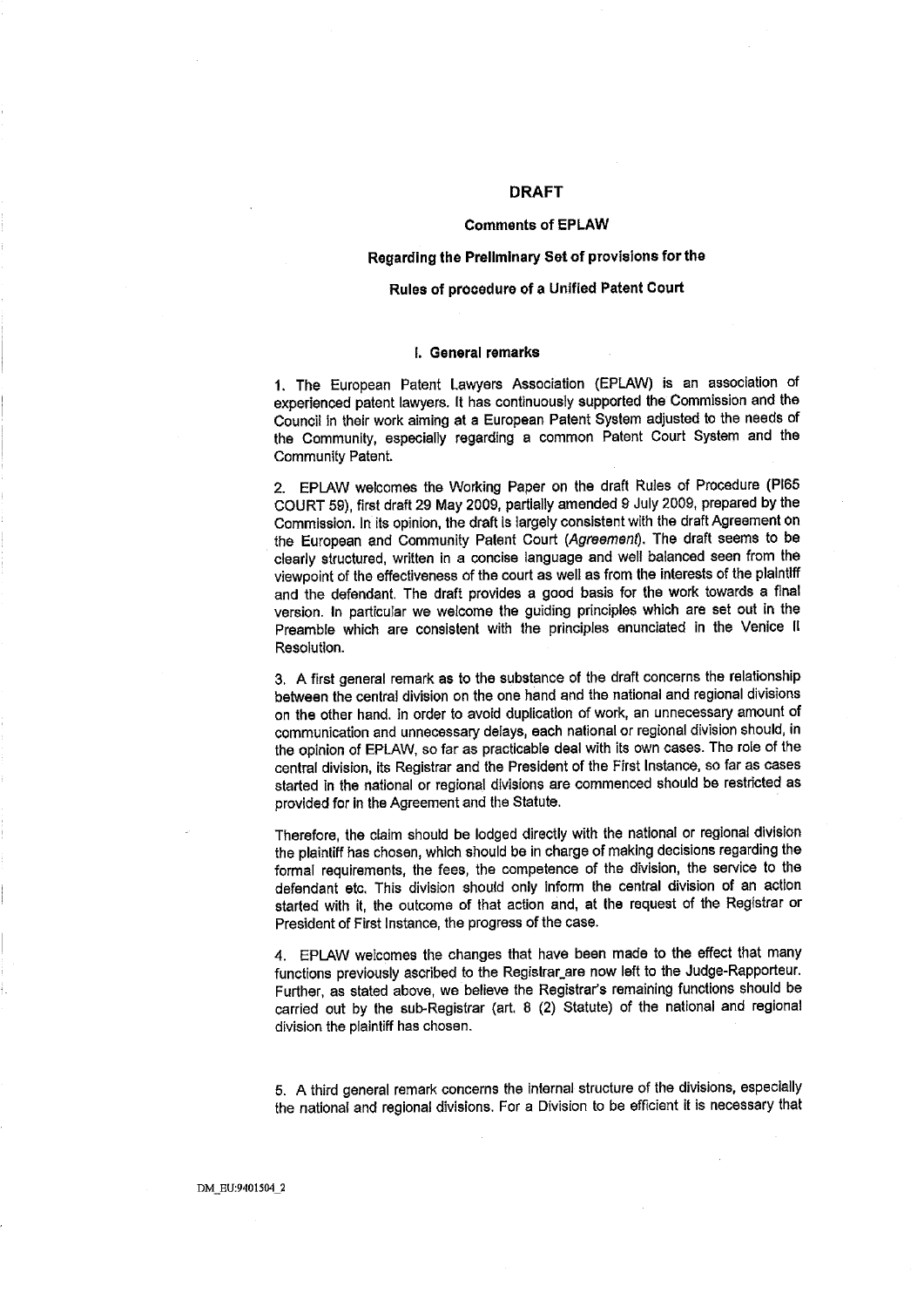each division should have its own vice-president (responsible for the operation of that division). The Statute should be amended to provide for this role which could be performed by one of the presiding judges of the panels working in that division. In the central division this role would be performed by the President of the Court of First Instance himself (Art. 10a of the Statute).

Therefore the structure of each national or regional division would be the same: (1) vice-president of the division, (2) presiding judges of the panels, (3) panels, including the Judge-Rapporteur, (4) sub-registrars.

7. A fourth general remark concerns the role of the "Judge-Rapporteur". EPLAW supporls the idea to use one of the judges of the panel to prepare the case for the hearing of the full panel. However, the competent body for decisions of substance or regarding major procedural questions is the panel, except in the cases of Art. 6 (7) of the Agreement and Art. 14 (3) of the Statute, i.e. where both parties have asked the case to be decided by a single judge.

EPLAW welcomes the changes that have been made to the RaP to ensure that the role of the Judge-Rapporteur is restricted to preparatory work and assistance to the parties.

8. Regarding time-limits: The court should have the possibility to extend them when it believes that this is appropriate. We suggest the following text: 'The court may at a written reasoned request of a party extend time limits if It believes this is appropriate."

9. The draft does not yet include rules on actions for declarations of non-infringement and on actions for revocation (Art. 15 (1) (a1) and (c) of the Agreement).

# II. Remarks to specific rules

#### 10. Rules 4 and 9 - Decentrallsed lodging of the claIm

The claim should be lodged directly with the division chosen by the plaintiff (see Nr. 3). This also solves a language problem. The central division may not know the language of the division chosen by the plaintiff.

#### 11. Rule 8 - No official check regarding contents prior to defendant

There should be no ex ante official check regarding the contents of the claim. Critical remarks regarding deficiencies should be left to the defendant as is provided for in Rule 12.

#### 12. Rule 10 - Assignment to a panel by the President of the division

Lovells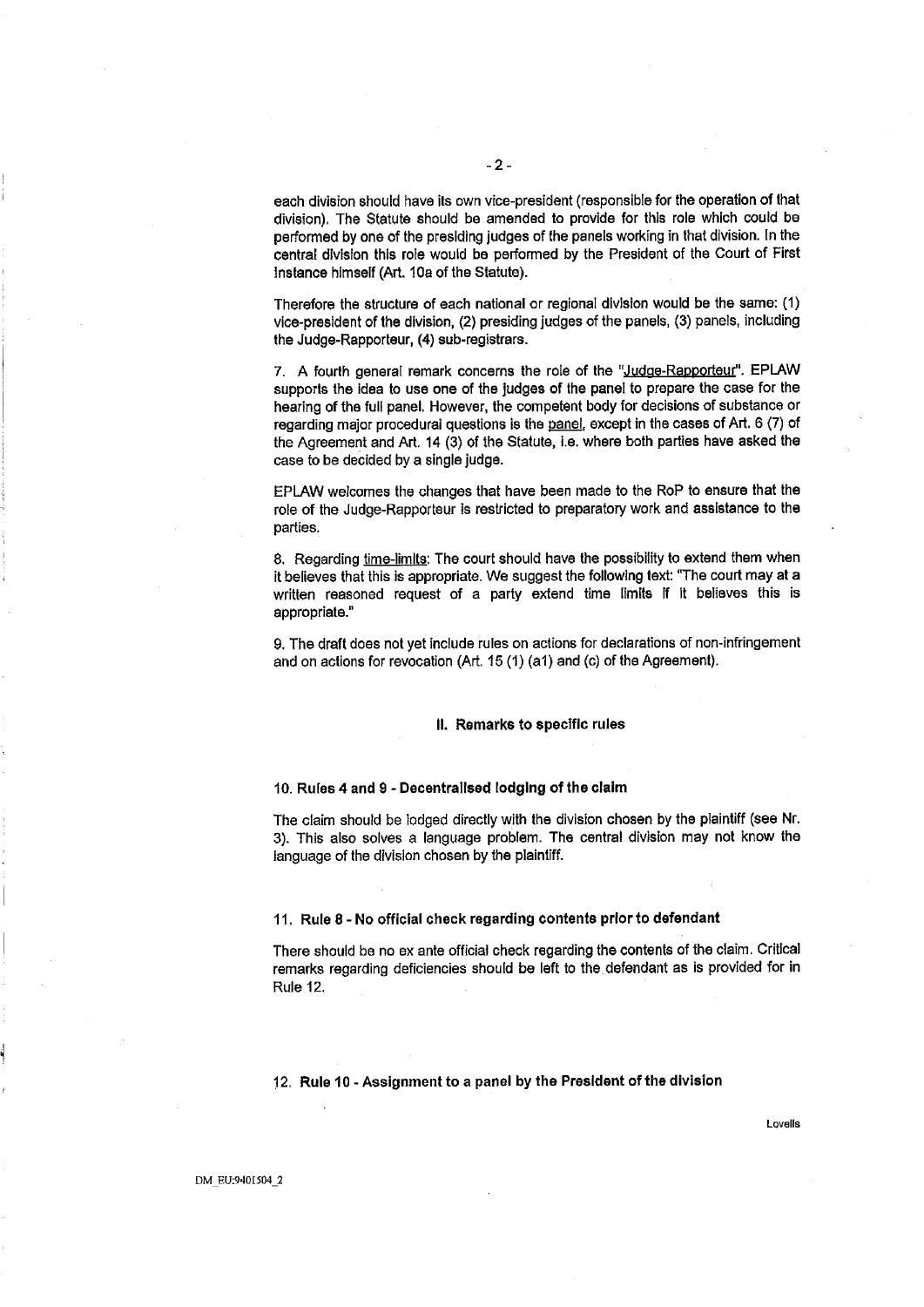In accordance with the remarks in Nr. 3 and 5 it should be the Vice-President of the division who should assign the case to a panel of his division. In the central division this should be done by the President of the Court of First Instance.

# 13. Rules 15, 18,21,22 et sequ. - RaIsing of counterclaim

EPLAW agrees that the defendant should raise any counterclaim already in his statement of defence. Four months is a reasonable period. In Rule 18 delete "Registrat', put in "the court", same in Rule 21 and 23.

# 14. Rules 12 - 14 - Initial Objection

We welcome the provisions of these rules which place the onus of objection to jurisdiction etc. on the defendant.

#### 15. Rules 19 and 24 etseq -Interim procedure

Not all cases call for an interim procedure. Such a procedure should be optionaL.

There is the danger that the case gets stuck in the interim procedure (perhaps the Judge.Rapporteur is scrupulous, overworked, sick, slow etc.). The presiding judge should be in a supervisory position. We welcome that a party has the right to ask for a referral to the panel (Rule 26). The interim procedure should also have a tentative time-limit (2 months).

#### 16. Former Rule 76. Swearing of witnesses

This rule needs further study. Certain member-countries do not have swearing of witnesses. What will be the consequences of a wItness not telling the truth under oath? Wil the penal laws of member countries recognise the oath taken before the court? Should (or could) the swearing be referred to courts of member countries?

# 17. Former Rule 79 (2) (b) - Experts proposed by parties

Include the requirement of "expertise"

#### 17. Former Rule 84.9 at seq - Provisional and protective measures

In former Rule 84 replace "Registry" with "the division chosen by the applicant". In former Rule 85 replace the "President of the Court of First Instance" by the "President of the division or, if the applicant chooses the central division, by the President of the Court of First Instance". Former Rule 90 (2): If the applicant is not present, the application should be rejected. If the other party is not present, the court may continue.

## 18. Former Rules 98, 99, 103. Damages, Open books

The statement of claim for damages should contain the choice of the plaintiff regarding the kind of redress he wants (damage, profis, licence fee). Former Rule 99 (2): The defendant should inform "the court". The same change in former Rule 103.

#### 19. Fonner Rule 107. Leave to appeal interim decisions

Lovells